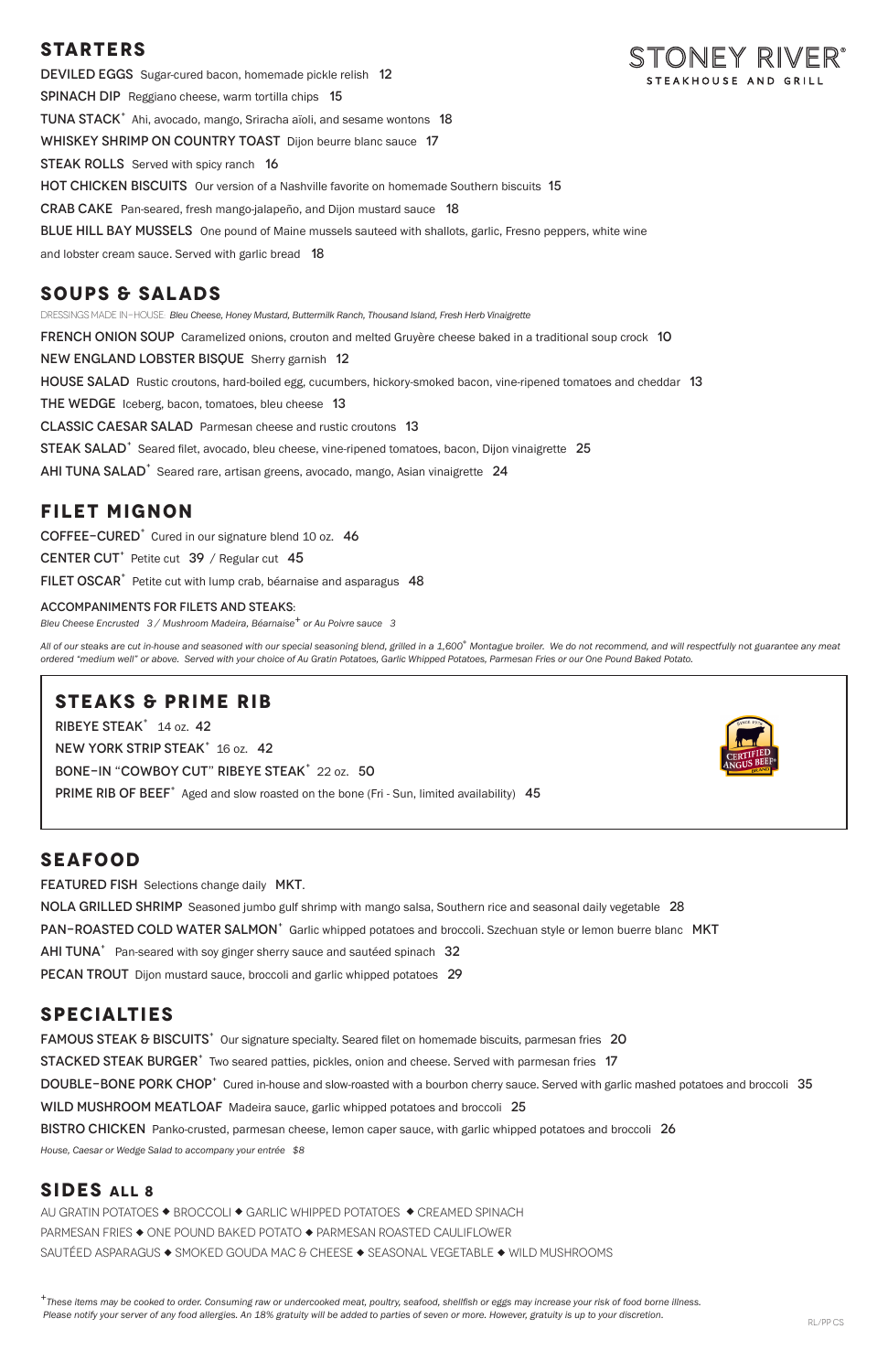# REDS

#### CABERNET SAUVIGNON & CABERNET BLENDS

CH. ST. MICHELLE "INDIAN WELLS" – Columbia Valley 11/41 QUILT – Napa Valley 13/49 JOSEPH CARR – Paso Robles 14/53 AUSTIN HOPE – Paso Robles 15/57 ROTH *ESTATE* – Alexander Valley 45 STARMONT - Napa Valley 50 FOLEY JOHNSON *ESTATE* – Rutherford, Napa Valley 60 SEBASTIANI - Alexander Valley 60 ELIZABETH SPENCER "SPECIAL CUVÉE" – Napa Valley 70 LANCASTER WINEMAKER'S CUVÉE – Alexander Valley 70 HONIG – Napa Valley 75 JORDAN Alexander Valley 95 CHALK HILL *ESTATE RED* – Chalk Hill 95 KULETO *ESTATE* – Napa Valley 115 LANCASTER *ESTATE* – Alexander Valley 120 CAYMUS VINEYARDS – Napa Valley 130 SEBASTANI "CHERRY BLOCK" - Sonoma Valley 155 PAUL HOBBS - Napa Valley 165 SILVER OAK - Napa Valley 175 PALMAZ VINEYARDS - Napa Valley 180 MERUS – Napa Valley 225 QUILCEDA CREEK – Columbia Valley 275

#### BURGUNDY AND BORDEAUX

CHÂTEAU ROCHER-CALON – Bordeaux, France 10/37 JOSEPH FAIVELEY – Burgundy, France 13/49 JACQUES GIRARDIN – Burgundy, France 50 CHÂTEAU MONGRAVEY – Bordeaux, France 75 REGIS BOUVIER – Burgundy, France 80 CHÂTEAU LÈCUYER – Bordeaux, France 85 JOSEPH FAIVELEY – Burgundy, France 100 CHÂTEAU LASSÈGUE – Bordeaux, France 135 DOMAINE MICHEL MAGNIEN "CHAFFOTS" – Burgundy, France 150 DOMAINE MICHEL MAGNIEN "SENTIERS" – Burgundy, France 180

#### **MERLOT**

GARY FARRELL - Russian River Valley 65 SHEA WINE CELLARS *ESTATE* - Willamette Valley 70 SLANDER *BY ORIN SWIFT* – California 75 BELLE GLOS "DAIRYMAN" - Russian River Valley 75 DOMAINE SERENE "YAMHILL CUVEE" – Willamette Valley 80 ARGYLE "NUTHOUSE" – Eola-Amity Hills, Oregon 82 FLOWERS – Sonoma Coast 90 ROCHIOLI *ESTATE* – Russian River Valley 115 BERGSTRÖM *SILICE VINEYARD* – Chehalem Mountains 115 KOSTA BROWNE – Sonoma Coast 165 KOSTA BROWNE *GAP'S CROWN* – Sonoma Coast 210 KOSTA BROWNE *KEEFER RANCH* – Russian River Valley 210

PREDATOR "OLD VINE" - Lodi 11/41 KLINKER BRICK "OLD VINE" – Lodi 11/41 RAVENSWOOD "OLD VINE" – California 12/45 8 YEARS IN THE DESERT *BY ORIN SWIFT* – California 16/61

DASHWOOD - Marlborough, New Zealand 11/41 CRAGGY RANGE *TE MUNA ROAD* – New Zealand 12/45 ELIZABETH SPENCER "SPECIAL CUVEE" – Mendocino 30 ROTH *ESTATE* – Sonoma County 30 CHALK HILL *ESTATE BOTTLED* – Chalk Hill 40 HONIG – Napa Valley 50 CAKEBREAD CELLARS – Napa Valley 55 MERRY EDWARDS - Russian River Valley 80

H3 – Horse Heaven Hills 10/37 SEBASTIANI – North Coast 11/41 MARKHAM - Napa Valley 50 DUCKHORN – Napa Valley 90 PRIDE MOUNTAIN – Napa/Sonoma 100

#### PINOT NOIR

LUCKY STAR – California 10/37 ELOUAN – Oregon 11/41 BÖEN – Monterey County 12/45 ANGELS INK – Monterey, California 13/49 BELLE GLOS "BALADE" – Santa Rita Hills 14/53 ARGYLE – Willamette Valley 45 CHALK HILL – Sonoma Coast 47

LA MARCA PROSECCO - DOC Veneto 10/37 ARGYLE BRUT – Willamette Valley 11/41 LUCIEN ALBRECHT BRUT ROSÉ – AOC Crémant d'Alsace 11/41 DUVAL-LEROY – Reims, France 65 TAITTINGER BRUT – Reims, France 105 VEUVE CLICQUOT YELLOW LABEL – France 120

#### ZINFANDEL

# RED WINES CONTINUED...

#### OTHER INTERESTING REDS

TILIA MALBEC – Mendoza, Argentina 10/37 ALTA VISTA "VIVE" MALBEC – Mendoza, Argentina 10/37 FRANCIS FORD COPPOLA CLARET – California 13/49 INDIA INK *BY KULETO* – Napa County 14/53 THE PRISONER – California 16/61 ROTH *ESTATE* "HERITAGE" – Sonoma County 48 CAYMUS-SUISUN "GRAND DURIF" PETITE SYRAH – Suisun Valley, California 55 NOVY FAMILY – Santa Lucia Highlands 62 ABSTRACT *BY ORIN SWIFT* – California 75 MOLLYDOOKER "BLUE EYED BOY" – Australia 90 MOLLYDOOKER "VELVET GLOVE" – Australia 250

### WHITES

#### CHAMPAGNE & SPARKLING

#### CHARDONNAY

GRAYSON *LOT 11* – California 10/37 WENTE "MORNING FOG" – San Francisco Bay 11/41 CHALK HILL – Sonoma Coast 12/45 THE PRISONER – Carneros 14/53 ROMBAUER – Carneros 15/57 ST. FRANCIS – Sonoma County 42 WENTE *RIVA RANCH* – Monterey 45 CHALONE – Chalone AVA 47 MOUNT EDEN *WOLFF VINEYARD* – Edna Valley 50 CLOS PEGASE *MITSUKO'S VINEYARD* – Carneros 52 GARY FARRELL – Russian River Valley 55 FOLEY *RANCHO SANTA ROSA* – Sta. Rita Hills 60 SHEA WINE CELLARS **ESTATE** - Willamette Valley 62 BURLY – Napa Valley 65 RAMEY – Russian River Valley 70 MINER "WILD YEAST" - Napa Valley 75 PATZ & HALL *ESTATE* – Sonoma Coast 75 CAKEBREAD CELLARS – Napa Valley 78 FLOWERS – Sonoma Coast 80 PLUMPJACK *RESERVE* – Napa Valley 85 CHALK HILL *ESTATE BOTTLED* – Chalk Hill 90 RAMEY *HYDE VINEYARD* – Carneros, Napa Valley 110

### SAUVIGNON BLANC

### OTHER WHITES & ROSÉ

CH. ST. MICHELLE RIESLING – Columbia Valley 10/37 LUCIEN ALBRECHT *RESERVE* RIESLING – Alsace, France 12/45 CHATEAU MINUTY "M DE MINUTY" ROSÉ – Côtes de Provence 12/45 CIELO PINOT GRIGIO – Veneto, Italy 10/37 MARCO FELLUGA PINOT GRIGIO – Collio, Italy 12/45 FIRESTONE RIESLING – Saint Ynez Valley 30 CONUNDRUM WHITE TABLE WINE – California 45